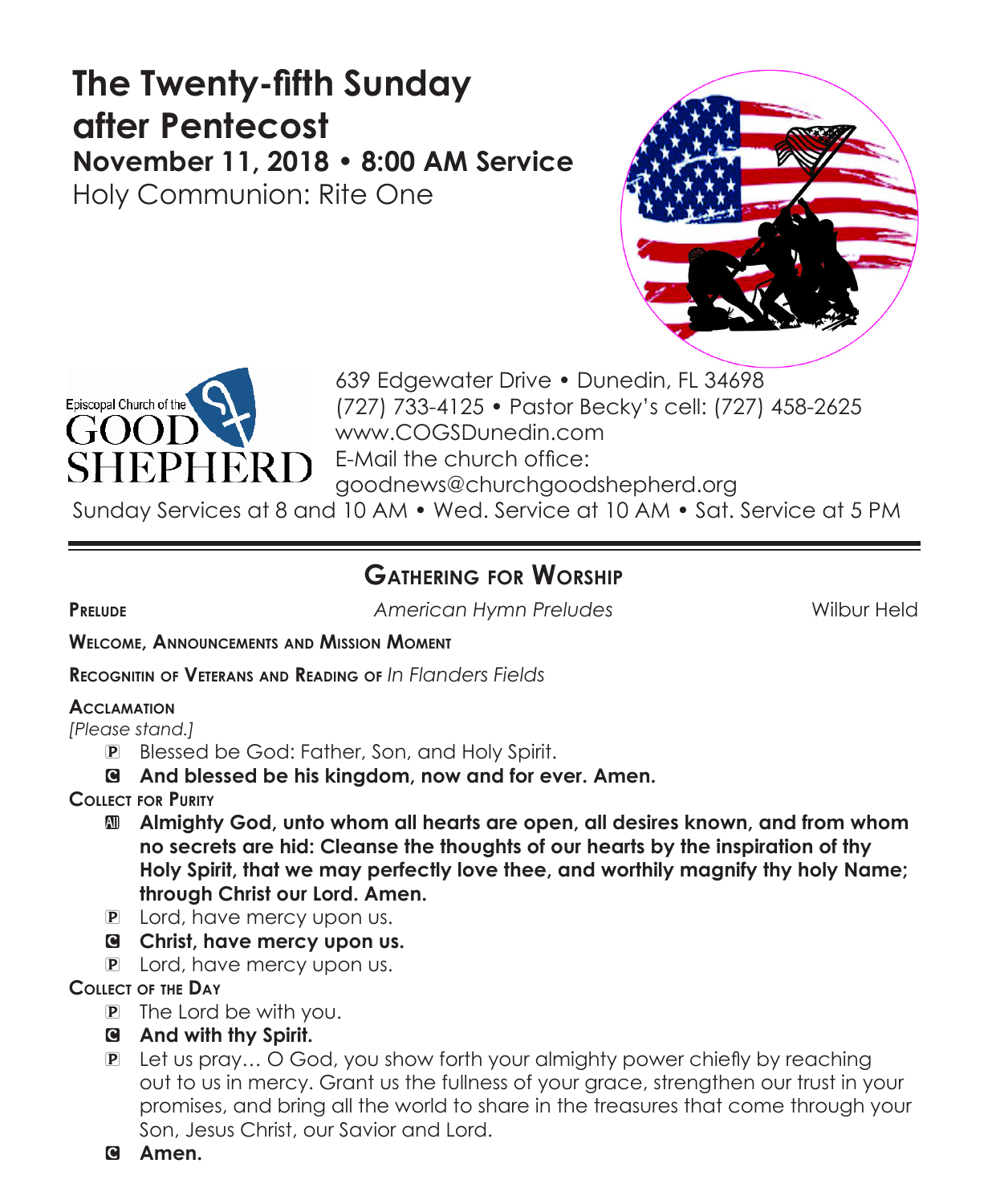## **WORD OF GOD**

**The Readings:** 2 Kings 5:1–15a • Psalm 24 • Hebrews 9:24–28 • Mark 12:38–44 *[Please be seated.]*

#### The First Reading

L *The First Reading is taken from 2 Kings, chapter 5…*

 Naaman, a general for the king of Aram, was a great man and highly regarded by his master, because through him the Lord had given victory to Aram. This man was a mighty warrior, but he had a skin disease. Now Aramean raiding parties had gone out and captured a young girl from the land of Israel. She served Naaman's wife.

 She said to her mistress, "I wish that my master could come before the prophet who lives in Samaria. He would cure him of his skin disease." So Naaman went and told his master what the young girl from the land of Israel had said.

Then Aram's king said, "Go ahead. I will send a letter to Israel's king."

 So Naaman left. He took along ten kikkars of silver, six thousand shekels of gold, and ten changes of clothing. He brought the letter to Israel's king. It read, "Along with this letter I'm sending you my servant Naaman so you can cure him of his skin disease."

 When the king of Israel read the letter, he ripped his clothes. He said, "What? Am I God to hand out death and life? But this king writes me, asking me to cure someone of his skin disease! You must realize that he wants to start a fight with me."

 When Elisha the man of God heard that Israel's king had ripped his clothes, he sent word to the king: "Why did you rip your clothes? Let the man come to me. Then he'll know that there's a prophet in Israel."

 Naaman arrived with his horses and chariots. He stopped at the door of Elisha's house. Elisha sent out a messenger who said, "Go and wash seven times in the Jordan River. Then your skin will be restored and become clean."

 But Naaman went away in anger. He said, "I thought for sure that he'd come out, stand and call on the name of the Lord his God, wave his hand over the bad spot, and cure the skin disease. Aren't the rivers in Damascus, the Abana and the Pharpar, better than all Israel's waters? Couldn't I wash in them and get clean?" So he turned away and proceeded to leave in anger.

 Naaman's servants came up to him and spoke to him: "Our father, if the prophet had told you to do something difficult, wouldn't you have done it? All he said to you was, 'Wash and become clean.'" So Naaman went down and bathed in the Jordan seven times, just as the man of God had said. His skin was restored like that of a young boy, and he became clean.

 He returned to the man of God with all his attendants. He came and stood before Elisha, saying, "Now I know for certain that there's no God anywhere on earth except in Israel.

- L The Word of the Lord.
- C **Thanks be to God.**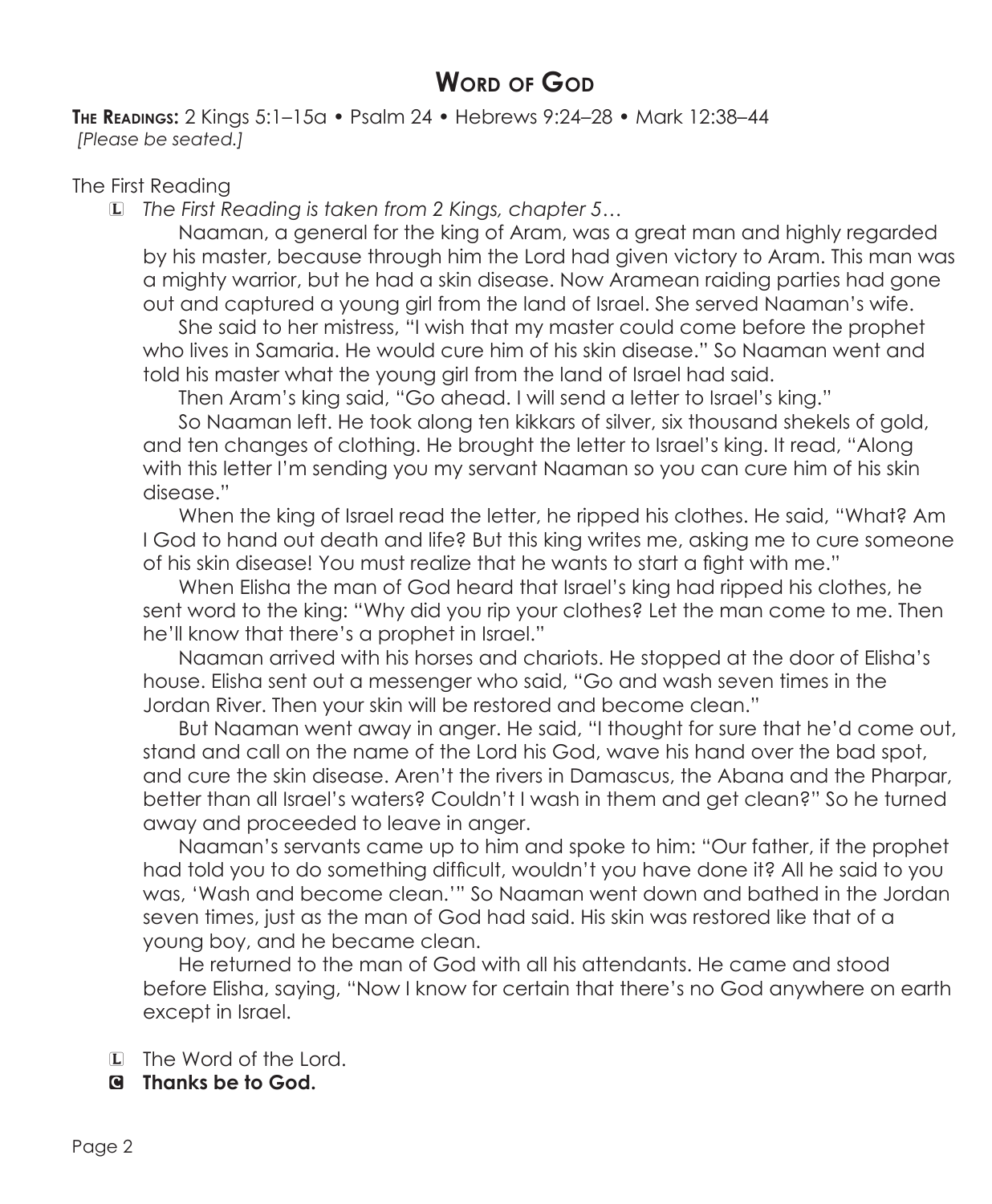The Psalm: *[read responsively*, **L** Lector/**G** Congregation]

- L *We will read responsively from Psalm 24…*
- L The earth is the Lord's and all that is in it, the world and all who dwell therein.
- C **For it is he who founded it upon the seas and made it firm upon the rivers of the deep.**
- $L$  "Who can ascend the hill of the Lord? and who can stand in his holy place?"
- C **"Those who have clean hands and a pure heart, who have not pledged themselves to falsehood, nor sworn by what is a fraud.**
- $L$  They shall receive a blessing from the Lord and a just reward from the God of their salvation."
- C **Such is the generation of those who seek him, of those who seek your face, O God of Jacob.**
- L Lift up your heads, O gates; lift them high, O everlasting doors; and the King of glory shall come in.
- C **"Who is this King of glory?" "The Lord, strong and mighty, the Lord, mighty in battle."**
- L Lift up your heads, O gates; lift them high, O everlasting doors; and the King of glory shall come in.
- C **"Who is he, this King of glory?" "The Lord of hosts, he is the King of glory."**

### The Second Reading:

L *The Second Reading is taken from Hebrews, chapter 9…*

 Christ didn't enter the holy place (which is a copy of the true holy place) made by human hands, but into heaven itself, so that he now appears in God's presence for us. He didn't enter to offer himself over and over again, like the high priest enters the earthly holy place every year with blood that isn't his. If that were so, then Jesus would have to suffer many times since the foundation of the world. Instead, he has now appeared once at the end of the ages to get rid of sin by sacrificing himself. People are destined to die once and then face judgment. In the same way, Christ was also offered once to take on himself the sins of many people. He will appear a second time, not to take away sin but to save those who are eagerly waiting for him.

- L The Word of the Lord.
- C **Thanks be to God.**

The Gospel:

*[Please stand.]*

- D The Holy Gospel of our Lord Jesus Christ according to Mark.
- C **Glory be to thee, O Lord.**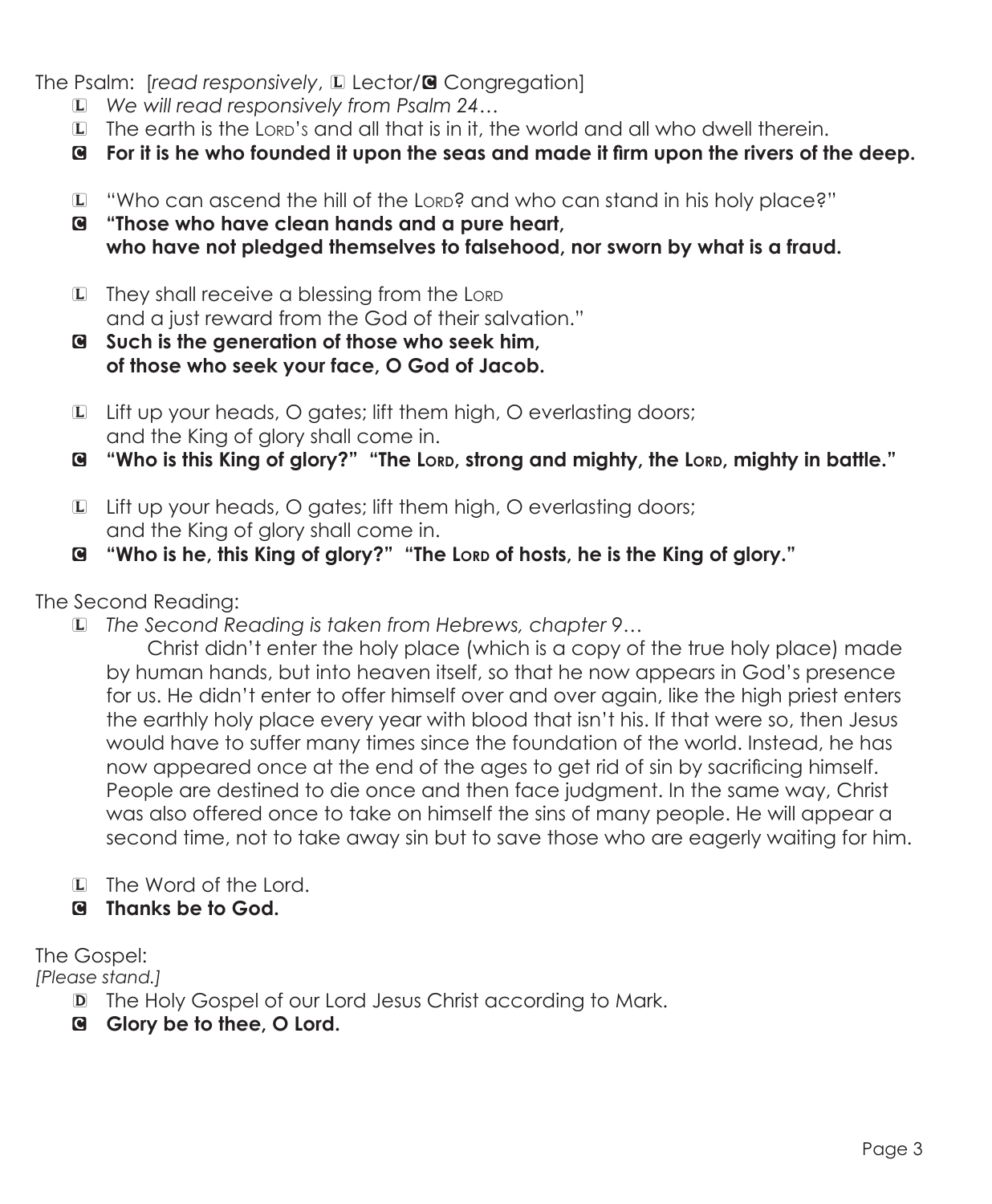D As he was teaching, Jesus said, "Watch out for the legal experts. They like to walk around in long robes. They want to be greeted with honor in the markets. They long for places of honor in the synagogues and at banquets. They are the ones who cheat widows out of their homes, and to show off they say long prayers. They will be judged most harshly."

 Jesus sat across from the collection box for the temple treasury and observed how the crowd gave their money. Many rich people were throwing in lots of money. One poor widow came forward and put in two small copper coins worth a penny. Jesus called his disciples to him and said, "I assure you that this poor widow has put in more than everyone who's been putting money in the treasury. All of them are giving out of their spare change. But she from her hopeless poverty has given everything she had, even what she needed to live on."

- D The Gospel of the Lord.
- C **Praise be to thee, O Christ.**

**SERMON Becky Robbins-Penniman** 

#### **Nicene Creed**

*[Please stand.]*

C **We believe in one God, the Father, the Almighty, maker of heaven and earth, of all that is, seen and unseen.** 

**We believe in one Lord, Jesus Christ, the only Son of God, eternally begotten of the Father, God from God, Light from Light, true God from true God, begotten, not made, of one Being with the Father. Through him all things were made. For us and for our salvation he came down from heaven: by the power of the Holy Spirit he became incarnate from the Virgin Mary, and was made man. For our sake he was crucified under Pontius Pilate; he suffered death and was buried. On the third day he rose again in accordance with the Scriptures; he ascended into heaven and is seated at the right hand of the Father. He will come again in glory to judge the living and the dead, and his kingdom will have no end.**

**We believe in the Holy Spirit, the Lord, the giver of life, who proceeds from the Father and the Son. With the Father and the Son he is worshiped and glorified. He has spoken through the Prophets. We believe in one holy catholic and apostolic Church. We acknowledge one baptism for the forgiveness of sins. We look for the resurrection of the dead, and the life of the world to come. Amen.**

#### **Prayers of the People**

*[Sit, stand, or kneel, as you prefer.]*

- D Let us pray for the whole state of Christ's Church and the world.
- L Almighty and everliving God, who in thy holy Word hast taught us to make prayers, and supplications, and to give thanks for all humanity: Receive these our prayers which we offer unto thy divine Majesty, beseeching thee to inspire continually the Universal Church with the spirit of truth, unity, and concord; and grant that all those who do confess thy holy Name may agree in the truth of thy holy Word, and live in unity and godly love. King of kings,
- C **Hear our prayer.**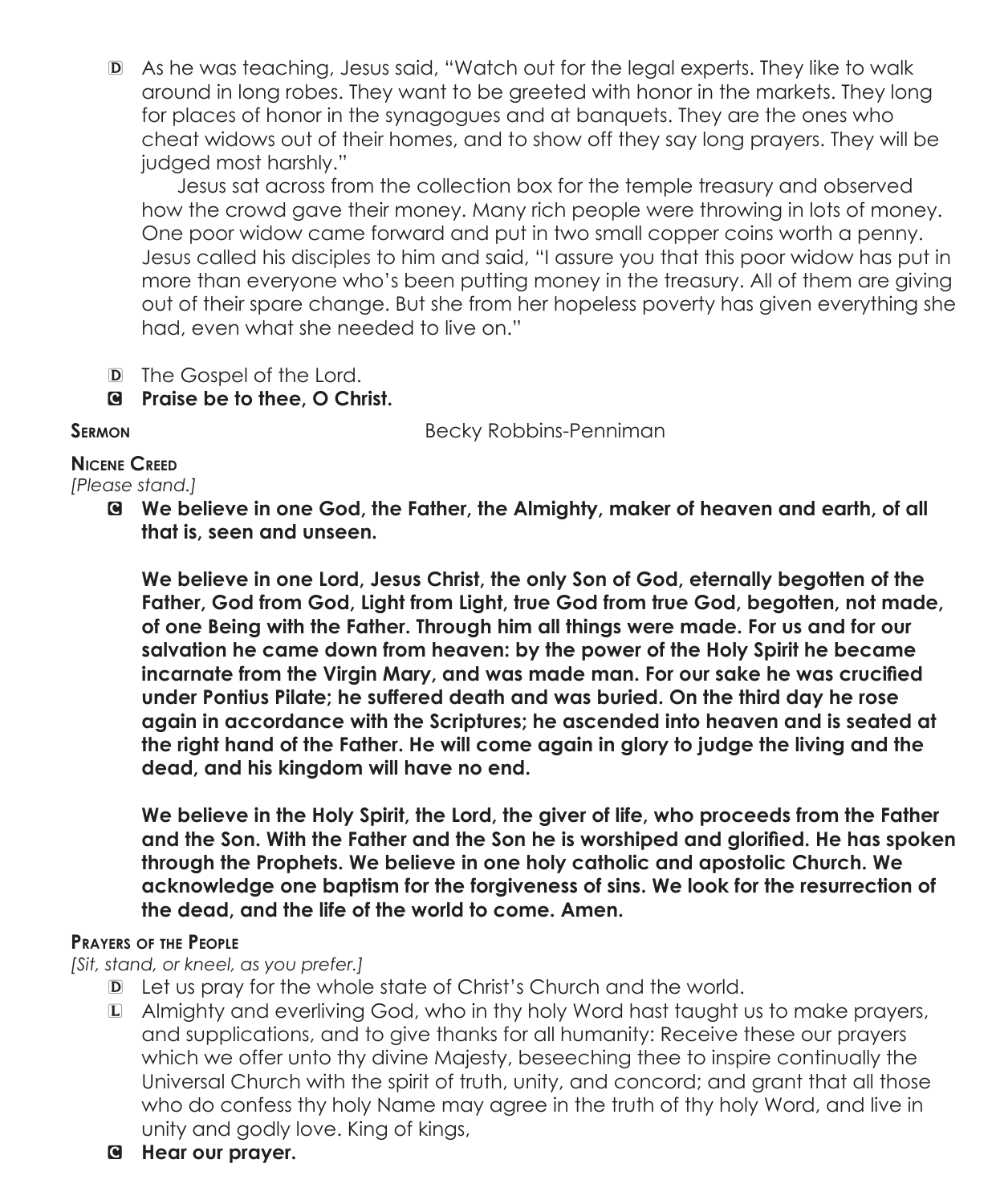L Give grace, O heavenly Father, to all bishops, especially to Michael, our Presiding Bishop; Dabney, our Bishop; Barry and Michael, our Assisting Bishops; Becky, our Rector; Cindy, our Deacon; Ann, our Priest Associate; to our companion diocese of the Dominican Republic; to the following churches in the Diocese of Southwest Florida: St. Peter's Cathedral, St. Petersburg; St. Boniface, Sarasota; and All Angels By The Sea, Longboat Key; to the Clearwater Deanery Collaboration Partners; and to all priests, deacons, and the laity in their ministry; that they may, both by their life and doctrine, set forth thy true and lively Word, and rightly and duly administer thy holy Sacraments. King of kings,

#### C **Hear our prayer.**

L And to all thy people give thy heavenly grace, and especially to this congregation here present; that, with meek heart and due reverence, they may hear and receive thy holy Word, truly serving thee in holiness and righteousness all the days of their life. King of kings,

#### C **Hear our prayer.**

L We beseech thee also so to rule the hearts of those who bear the authority of government in this and every land, especially President Trump, that they may be led to wise decisions and right actions for the welfare and peace of the world. We pray that all God's children, especially those in the Middle East, might live in the hope of the world peace for which we are created. King of kings,

#### C **Hear our prayer.**

L And we most humbly beseech thee, of thy goodness, O Lord, to comfort and succor [*Add handwritten names from notebook*] and all those who, in this transitory life, are in trouble, sorrow, need, sickness, or any other adversity, especially those listed in the weekly news who have asked for our prayers. I now invite you to pray for others by name, aloud or in your hearts. [*Time is left for people to speak.*] We pray in faith. King of kings,

#### C **Hear our prayer.**

L Open, O Lord, the eyes of all people to behold thy gracious hand in all thy works, that, rejoicing in thy whole creation, they may honor thee with their substance, and be faithful stewards of thy bounty. We give thanks for the flowers given to the glory of God by Nancy Heuer in loving memory of her mom, Mae Heuer, and Auntie Jane; and by the Gehring family in loving memory of Samuel Gehring Jr. We give thanks for all the blessings of this life, [*especially… read from notebook*]. King of kings,

#### C **Hear our prayer.**

L And we also bless thy holy Name for all thy servants departed this life in thy faith and fear, [*especially… add names from notebook*]. Please add names of those on your heart, silently or aloud. [*Time is left for people to speak.*] We beseech thee to grant them continual growth in thy love and service; and to grant us grace so to follow the good examples of all thy saints, that with them we may be partakers of thy heavenly kingdom. King of kings,

#### C **Hear our prayer.**

- L Grant these our prayers, O Father, for Jesus Christ's sake, our only Mediator and Advocate.
- C **Amen.**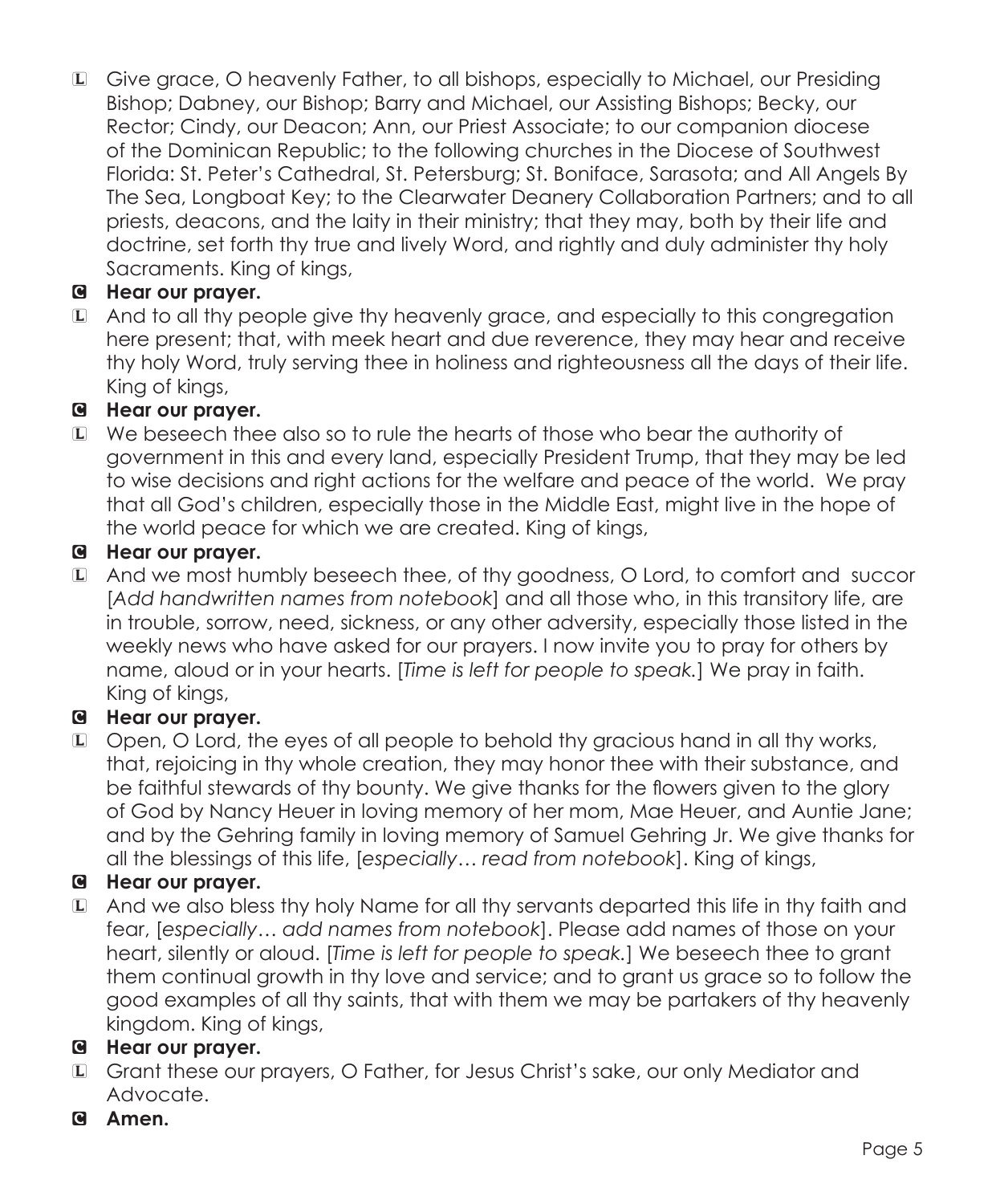#### **Confession and Forgiveness of Sin**

*[Please stand or kneel, as you choose.]*

- D Let us humbly confess our sins unto Almighty God. [*Silence is kept.*] Most merciful God,
- C **we confess that we have sinned against thee in thought, word, and deed, by what we have done, and by what we have left undone. We have not loved thee with our whole heart; we have not loved our neighbors as ourselves. We are truly sorry and we humbly repent. For the sake of thy Son Jesus Christ, have mercy on us and forgive us; that we may delight in thy will, and walk in thy ways, to the glory of thy Name. Amen.**
- P Almighty God, our heavenly Father, who of his great mercy hath promised forgiveness of sins to those who with hearty repentance and true faith turn unto him, have mercy upon you, pardon and deliver you from all your sins, confirm and strengthen you in all goodness, and bring you to everlasting life; through Jesus Christ our Lord.
- C **Amen.**

#### **Prayers and Blessings**

*[Please be seated.]*

#### **The Greeting of Peace**

- P The peace of the Lord be always with you.
- C **And also with you.** (*All may greet one another in the name of the Lord.*)

*[Please stand.]*

## **The Holy Communion**

#### **Offertory Music**

#### **Offertory Sentence**

D Let us present our offerings to the Lord. Yours, Lord, is the greatness, the power, the glory, the splendour, and the majesty; for everything in heaven and on earth is yours. All things come from you, and of your own we give you.

*[Please be seated.]*

#### **Presentation of the Offerings**

*[Please stand when the deacon receives the offering.]*

- D As we receive these gifts, we acknowledge:
- C **All things come from thee, O Lord, and of thine own have we given thee.**

**The Great Thanksgiving:** Eucharistic Prayer II

- P The Lord be with you.
- C **And with thy spirit.**
- P Lift up your hearts.
- C **We lift them up unto the Lord.**
- P Let us give thanks unto our Lord God.
- C **It is meet and right so to do.**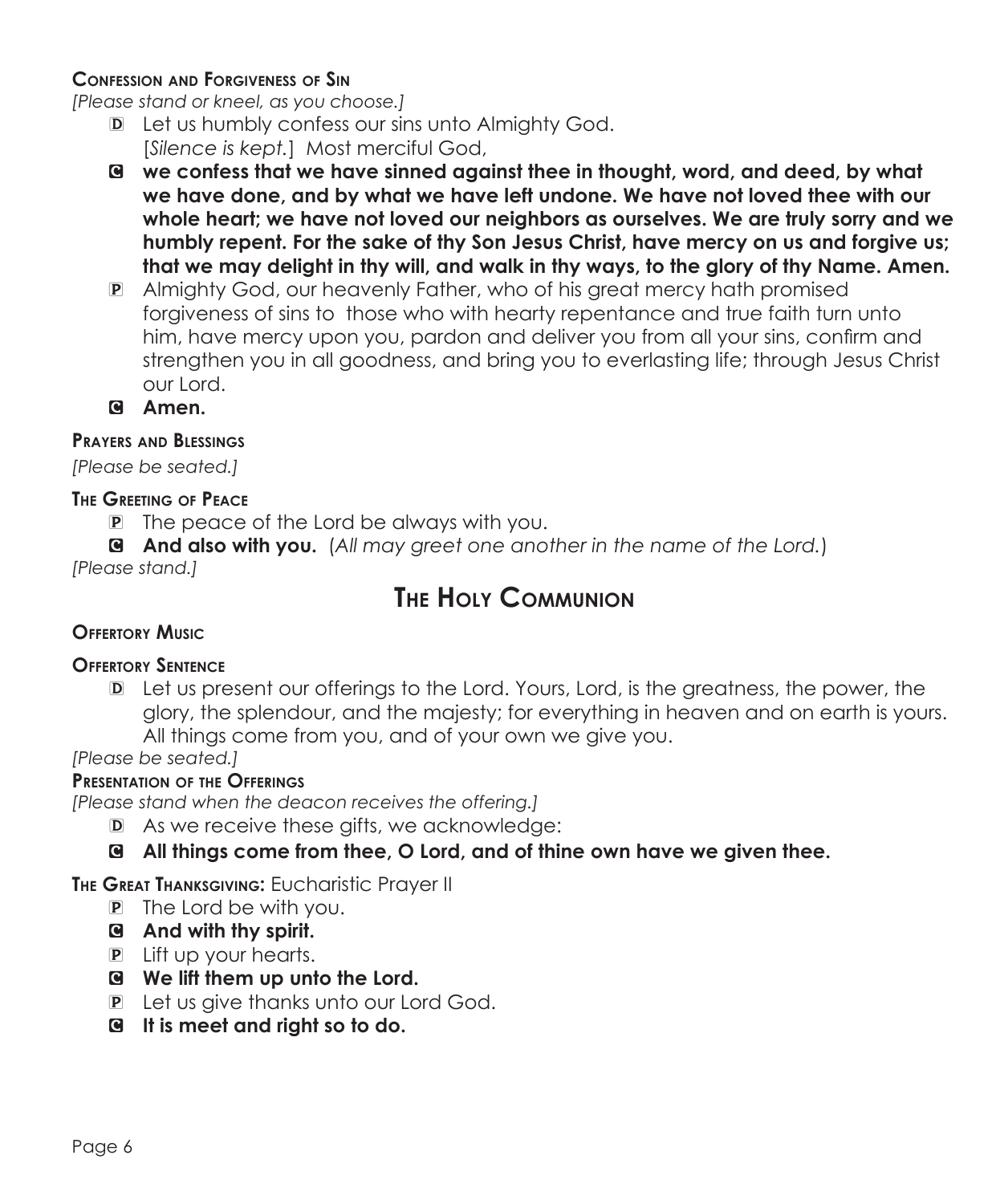- P It is very meet, right, and our bounden duty, that we should at all times, and in all places, give thanks unto thee, O Lord, holy Father, almighty, everlasting God. Who, in the multitude of thy saints, hast compassed us about with so great a cloud of witnesses, that we, rejoicing in their fellowship, may run with patience the race that is set before us; and, together with them, may receive the crown of glory that fadeth not away. Therefore with Angels and Archangels, and with all the company of heaven, we laud and magnify thy glorious Name; evermore praising thee, and saying,
- C **Holy, holy, holy, Lord God of Hosts: Heaven and earth are full of thy glory. Glory be to thee, O Lord Most High. Blessed is he that cometh in the name of the Lord. Hosanna in the highest.**

*[Please kneel or stand, as you choose.]*

P All glory be to thee, O Lord our God, for that thou didst create heaven and earth, and didst make us in thine own image; and, of thy tender mercy, didst give thine only Son Jesus Christ to take our nature upon him, and to suffer death upon the cross for our redemption. He made there a full and perfect sacrifice for the whole world; and did institute, and in his holy Gospel command us to continue, a perpetual memory of that his precious death and sacrifice, until his coming again.

For in the night in which he was betrayed, he took bread; and when he had given thanks to thee, he broke it, and gave it to his disciples, saying, "Take, eat, this is my Body, which is given for you. Do this in remembrance of me."

Likewise, after supper, he took the cup; and when he had given thanks, he gave it to them, saying, "Drink this, all of you; for this is my Blood of the New Covenant, which is shed for you, and for many, for the remission of sins. Do this, as oft as ye shall drink it, in remembrance of me."

 Wherefore, O Lord and heavenly Father, we thy people do celebrate and make, with these thy holy gifts which we now offer unto thee, the memorial thy Son hath commanded us to make; having in remembrance his blessed passion and precious death, his mighty resurrection and glorious ascension; and looking for his coming again with power and great glory. And we most humbly beseech thee, O merciful Father, to hear us, and, with thy Word and Holy Spirit, to bless and sanctify these gifts of bread and wine, that they may be unto us the Body and Blood of thy dearly-beloved Son Jesus Christ.

- C **And we earnestly desire thy fatherly goodness to accept this our sacrifice of praise and thanksgiving, whereby we offer and present unto thee, O Lord, our selves, our souls and bodies. Grant, we beseech thee, that all who partake of this Holy Communion may worthily receive the most precious Body and Blood of thy Son Jesus Christ, and be filled with thy grace and heavenly benediction; and also that we and all thy whole Church may be made one body with him, that he may dwell in us, and we in him; through the same Jesus Christ our Lord;**
- P By whom, and with whom, and in whom, in the unity of the Holy Ghost all honor and glory be unto thee, O Father Almighty, world without end.
- C **AMEN.**